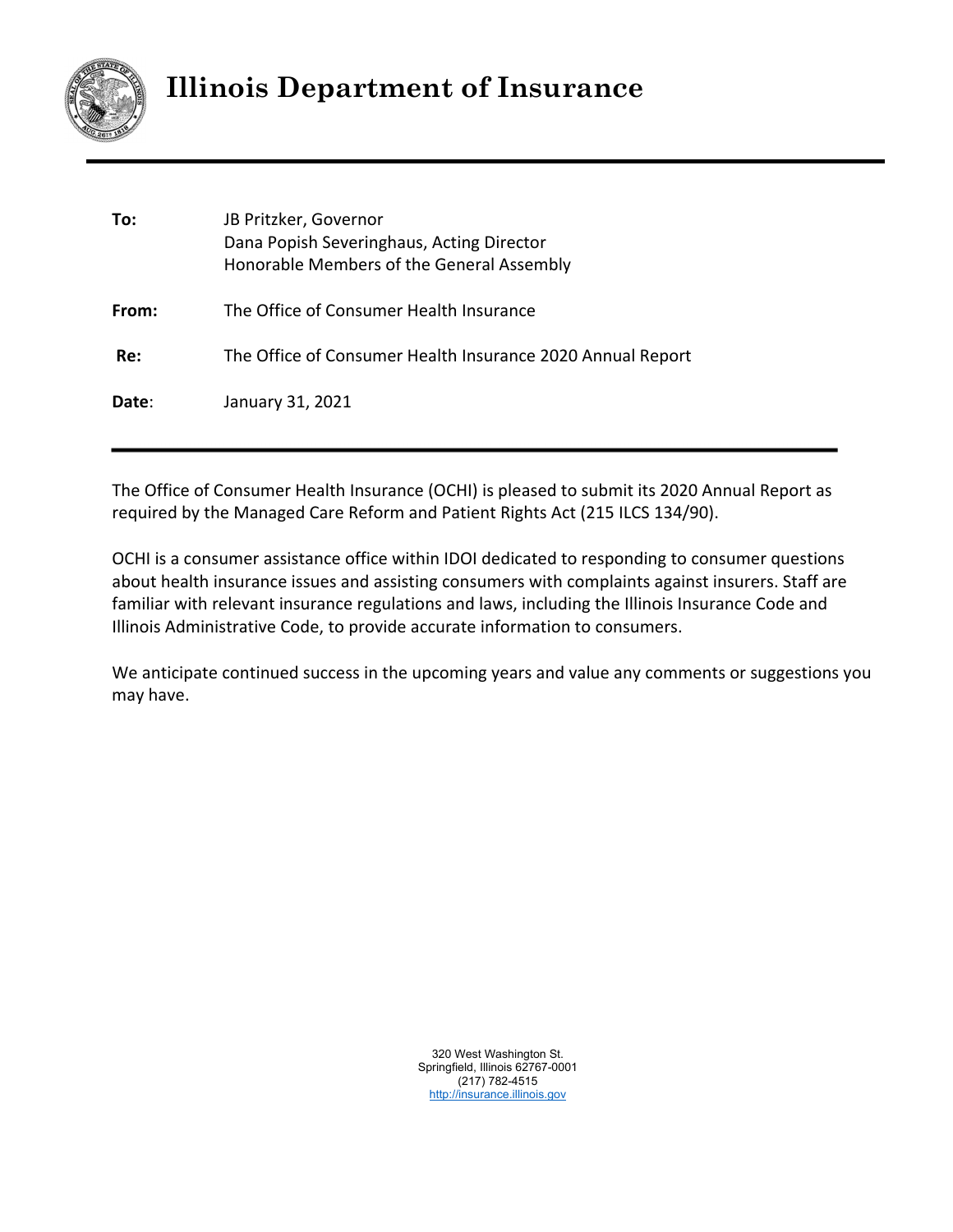### **Executive Summary**

The Managed Care Reform and Patient Rights Act (215 ILCS 134/1 *et seq*.) established the Office of Consumer Health Insurance (OCHI), effective January 1, 2000. OCHI which operates within IDOI, receives, reviews and responds questions, complaints and inquiries from Illinois residents concerning health insurance related issues. As of December 31, 2020, consumers have contacted the Department on over 393,961 occasions through the established OCHI and External Review Hotline toll‐free numbers.

OCHI analysts provide general information in the form of brochures, consumer FAQ's, and IDOI's website. The unit also informs consumers of their options and rights under their policies, state and federal laws and regulations. To provide answers to consumer questions, staff is trained on the relevant sections of the Illinois Insurance Code and the Illinois Administrative Code. Familiarity with certain federal laws and regulations, such as the Employee Retirement Income Security Act (ERISA) and COBRA (Consolidated Omnibus Budget Reconciliation Act – continuation of coverage), is essential. Staff address unique coverage questions and challenges faced by consumers. OCHI analysts utilize additional resources, including information from other state, federal, and local agencies to provide clear and helpful answers. OCHI continually monitors state and federal legislation; identifies significant trends and specific issues affecting health coverage for Illinois citizens; and sets forth specific recommendations to address those issues.

In addition to responding to consumer telephone inquiries, OCHI also helps Illinois consumers through various outreach, including administration of the Uninsured Ombudsman Program (20 ILCS 1405/1405-25), participation at Rapid Response meetings for dislocated workers, involvement in community health fairs, and the development and distribution of consumer‐focused brochures and FAQ's. These efforts help consumers understand their insurance coverage; informs consumers of their rights under insurance policies; helps consumers file complaints, internal appeals and requests for external reviews for denied claims; and connects Illinois residents with appropriate resources based on their needs.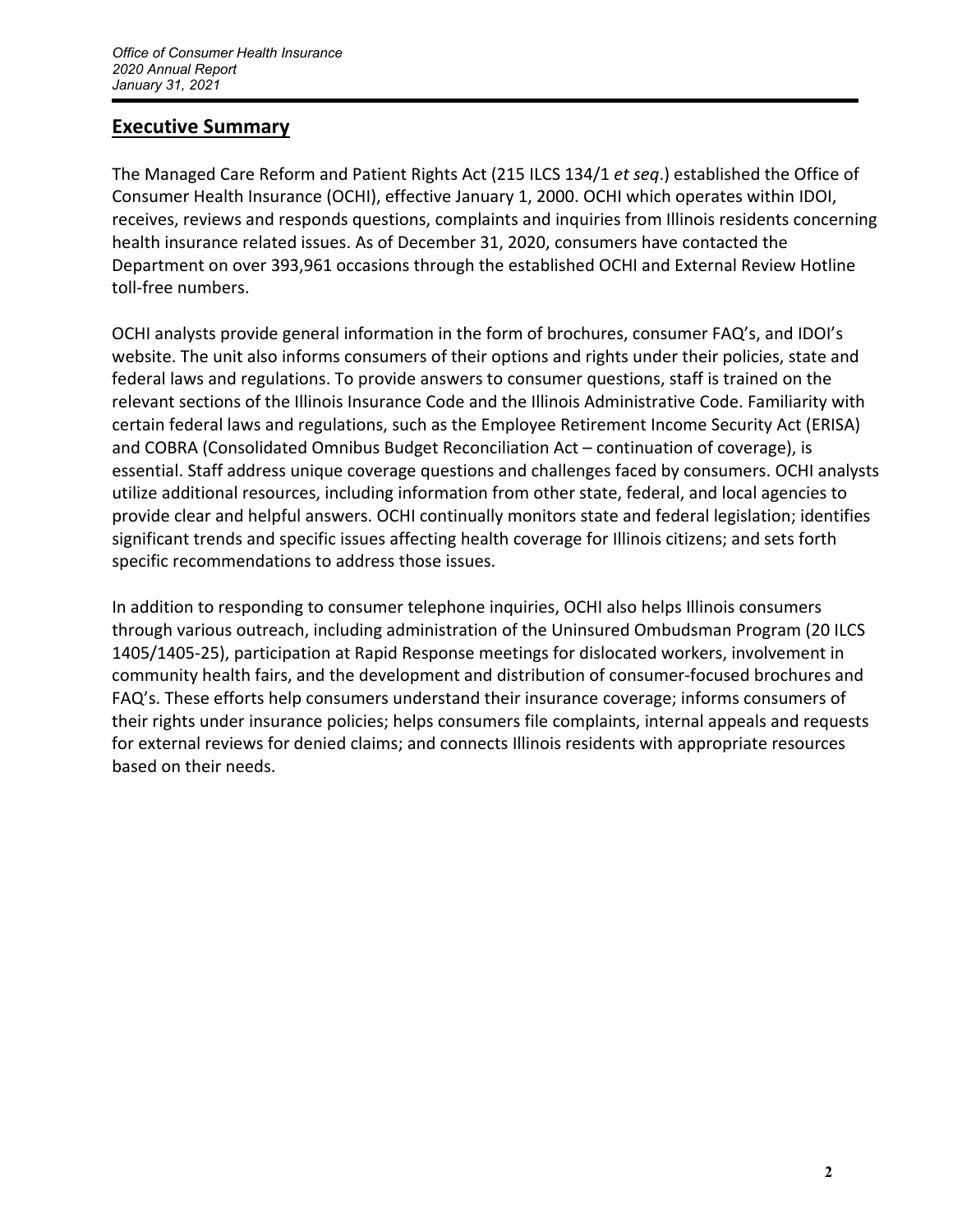OCHI staff is available Monday through Friday, 8:00 a.m. – 5:00 p.m. at (877) 527‐9431. External Review staff is available seven days a week at (877) 850‐4740. External Review is dedicated to expediting external review requests outside of normal office hours, including weekends and holidays.

Staff participated in approximately 6,711 telephone calls in 2020. With the assistance of language interpretation services, staff assisted approximately 93 Spanish speaking callers.

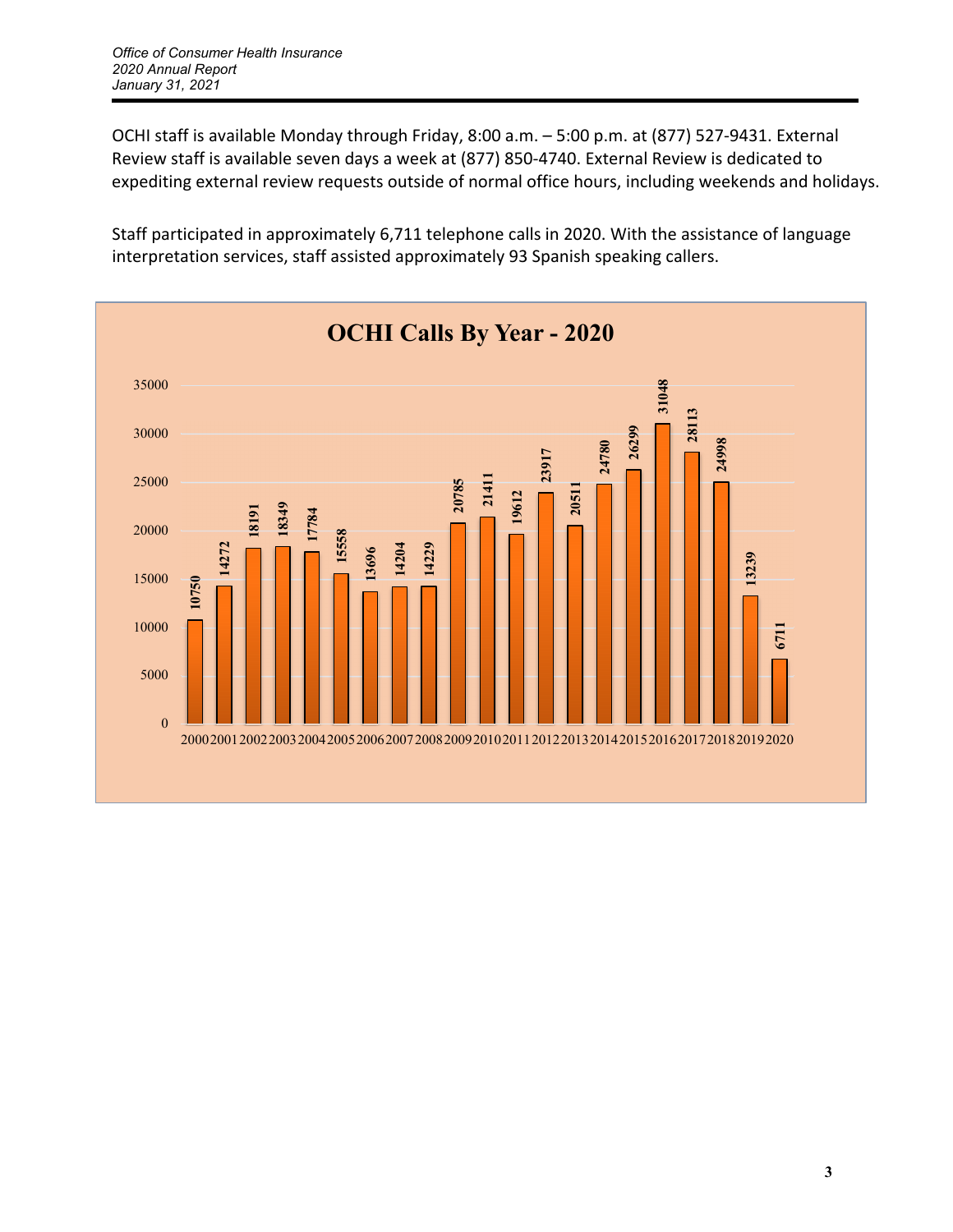### **Section 1 ‐ Educating Consumers about Health Insurance Rights and Options**

IDOI buildings were closed to the public in March 2020 to mitigate the spread of COVID‐19 and maintain the health and safety of the public and state employees. IDOI recognizing the critical role that health insurance coverage plays in the ability to access health care services to mitigate the spread of the virus worked closely with health plans across the state to ensure access and care for Illinois residents and

Through remote communication, OCHI focused on keeping consumers informed of available benefits during the COVID‐19 pandemic. Staff provided support to consumers through phone, FAQ's, email and written correspondence, including the online Message Center.

In 2020, OCHI staff responded to questions from a variety of individuals and groups, including consumers, employers, agents, associations, attorneys, health care providers, and advocates. OCHI refers consumers to information available on the Department's website (http://www.insurance.illinois.gov) and other appropriate websites. When necessary, OCHI staff directed consumers to the appropriate resource to obtain coverage, such as, the Federal ACA Marketplace, the Illinois Department of Health Care and Family Services (HFS) for Medicaid and All Kids, or the Department on Aging Senior Health Insurance Program for Medicare.

OCHI provided information and education to help consumers understand their health insurance needs and benefits, the differences between those benefits (individual, small group, and large group insurance products), and related rights guaranteed by federal and state laws.

Throughout 2020, OCHI responded to Illinois consumers who needed assistance or had questions regarding the ACA Health Insurance Marketplace. OCHI informed consumers about how to locate available health plans, when to enroll, and how to obtain detailed assistance in selecting a plan, including website and telephone information for the federal ACA Health Insurance Marketplace (www.healthcare.gov; (800) 318‐2596). OCHI also coordinated communication with insurance issuers directly and provided Medicare and Medicaid related resources where appropriate.

During 2020, Illinois had issuers available in all 102 counties within the state, while Blue Cross Blue Shield of Illinois was the only carrier to cover the entire state. The following five carriers offered individual qualified health plans (QHPs) through the federal ACA Marketplace to Illinois consumers:

- 1. Celtic Insurance Company
- 2. CIGNA Healthcare of Illinois, Inc.
- 3. Quartz Health Benefit Plans Corporation
- 4. Health Alliance Medical Plans, Inc. (HAMP)
- 5. Health Care Service Corporation, a Mutual Legal Reserve Company (Blue Cross Blue Shield of Illinois

An analysis of 2020 plan information is available here: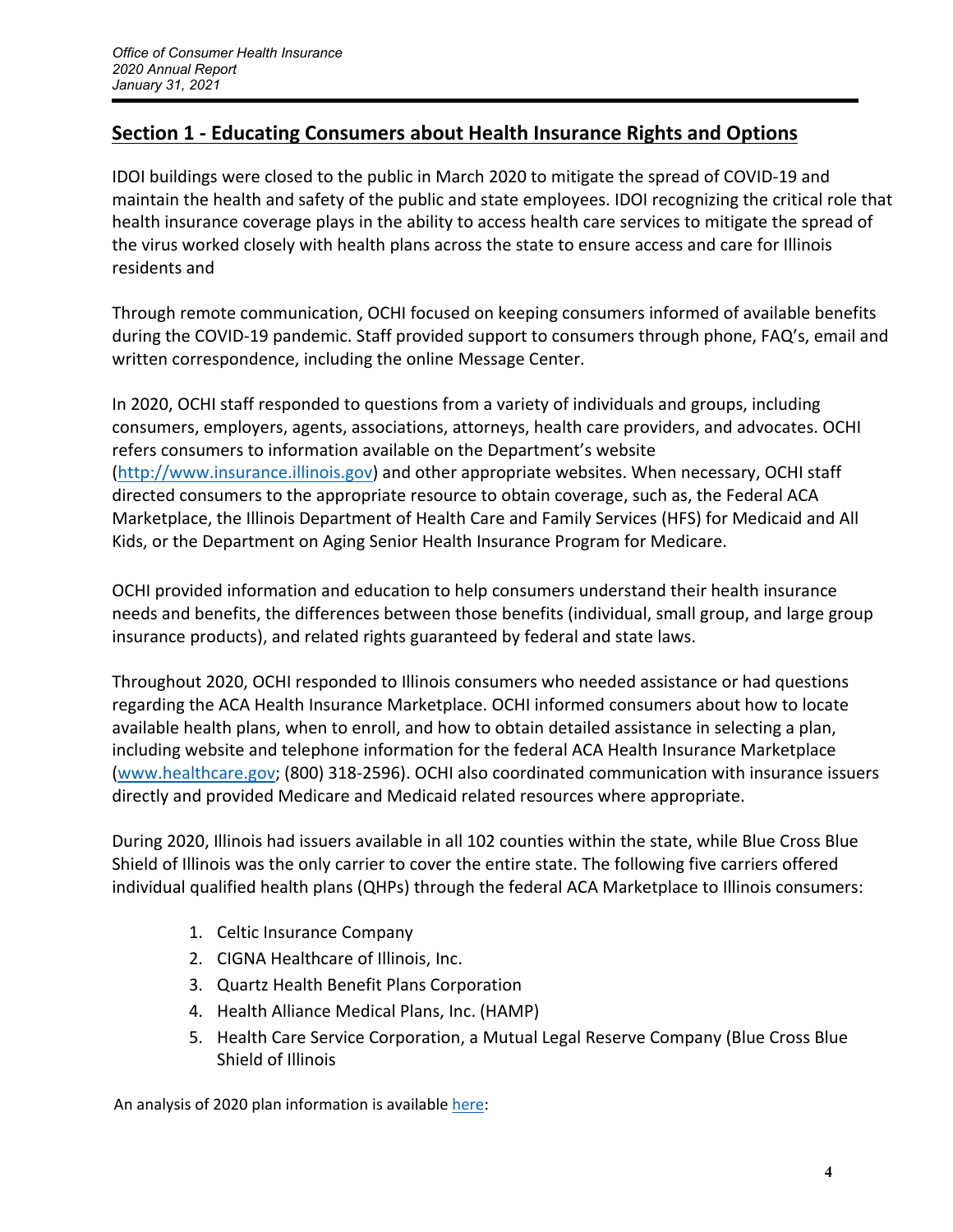The Department is pleased to announce that eight issuers are offering individual QHPs for 2021, including three new ACA Marketplace entrants. The Department released the Plan Analysis for 2021 coverage, identifying the eight 2021 issuers:

- 1. Bright Health Insurance Company
- 2. Celtic Insurance Company
- 3. CIGNA Healthcare of Illinois, Inc.
- 4. Health Care Service Corporation, a Mutual Legal Reserve Company (Blue Cross Blue Shield of Illinois)
- 5. Health Alliance Medical Plans, Inc. (HAMP)
- 6. MercyCare HMO, Inc.
- 7. Quartz Health Benefit Plans Corporation
- 8. SSM Health Plans

An analysis of 2021 plan information is available here:

OCHI connected consumers with ACA Marketplace and/or Illinois HFS staff who could help, depending on the consumer's situation. OCHI helped consumers file complaints with the Department when a carrier's action or inaction was in question. In circumstances where a person needed medicine or treatment, OCHI acted as liaison and sent expedited inquiries to the ACA Marketplace, Illinois HFS and/or the carrier and then followed up with the consumer to ensure resolution.

In addition to the Affordable Care Act (ACA) related calls, OCHI continued to receive calls requesting information on many other topics including:

- COVID-19 related inquiries
- Health carrier compliance with Illinois statutes, regulations, and policy requirements
- Information on how to file an internal appeal/grievance with the insurance carrier
- How and when to file formal a complaint with the Department
- How and when to send external review requests
- Continuation of coverage rights under state and federal laws
- Mental health and substance use disorder coverage, including parity requirements
- Contact information for appropriate agency for plans not regulated by the Department
- Network adequacy requirements and how to navigate provider network changes
- Questions about rate increase

OCHI staff helped consumers understand their insurance coverage, provided information and education to Illinois consumers with complaints and inquiries regarding health insurance issues, and assisted the consumer in determining the appropriate course of action to resolve their issue.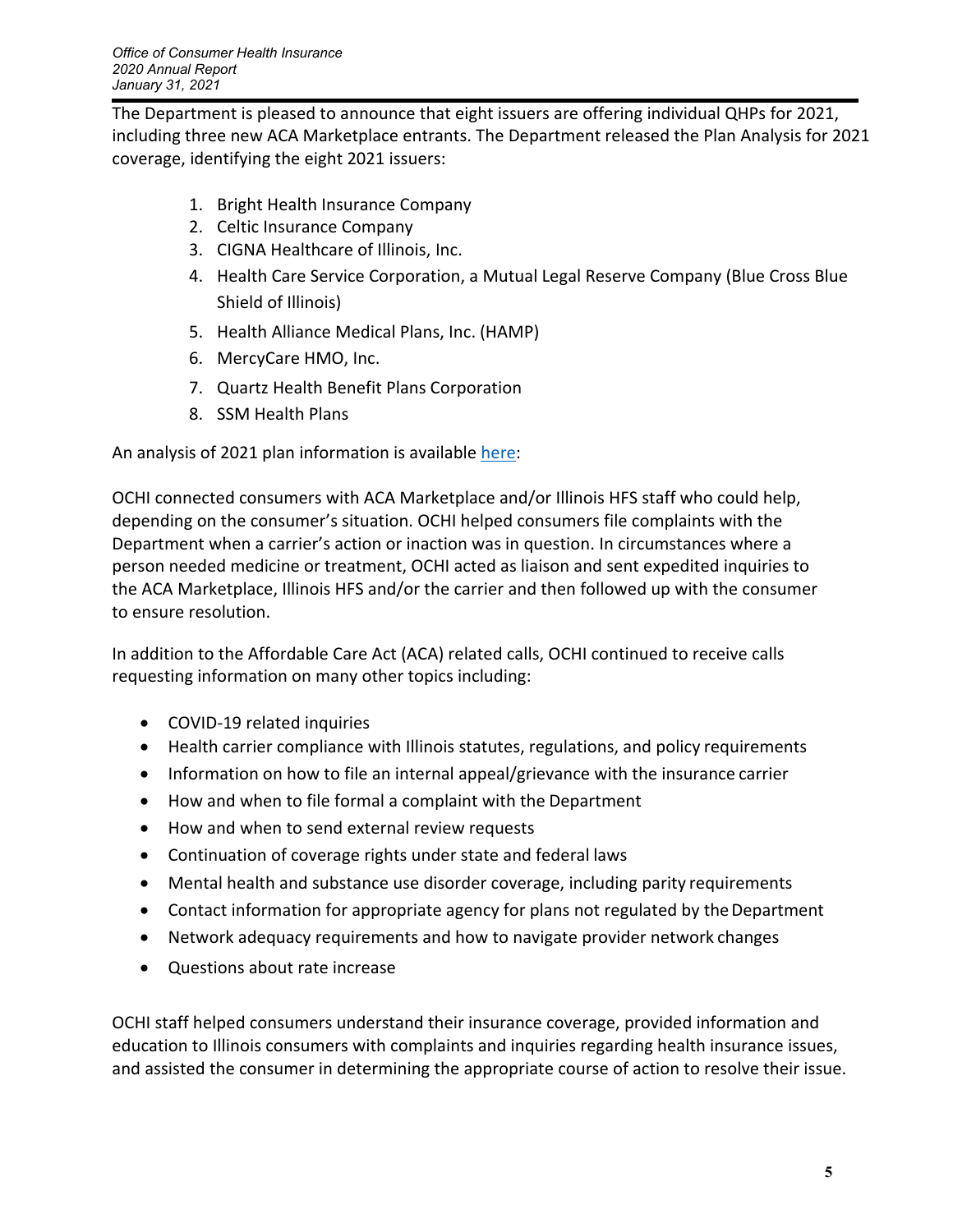### **1. Claim‐Related Appeals & Grievances**

Filing an appeal/grievance can be a complex process for a consumer to navigate, and OCHI is committed to supplying prompt and accurate information during this critical time for consumers. In 2020, OCHI staff received requests for various claim‐related topics:

- COVID-19
- Claim denial and delay
- Unsatisfactory claim payments
- Out of network payments
- Contract exclusions
- Usual and Customary payments
- Emergency Care
- Medical necessity
- Experimental and/or investigational services
- Rescission of coverage
- Pre-existing conditions
- Drug Formulary issues

OCHI provided guidance to consumers by explaining their consumer rights and responsibilities under Illinois law and the specific provisions of their policy. Staff provided guidance to consumers by researching and resolving concerns with their health plans including appeals/grievances, external review requests, and situations that called for filing a complaint with the Department.

Consumers with questions regarding denials of coverage based on medical necessity, rescission of coverage, pre‐existing conditions, or denials for experimental and/or investigational services are advised that their claim denials may warrant filing an external review request with the Department.

### **2. Consumer Assistance and Education**

Many calls to the OCHI toll‐free numbers do not relate directly to insurance plans regulated by the Department. However, OCHI's mission includes referring consumers to the proper resource for assistance. Examples of consumer referrals include calls about self-insured plans,

Medicaid questions, ACA Marketplace escalations, other state and federal agencies, licensed Illinois carriers, and other areas within the Department. OCHI helped callers by listening to their needs and guiding them to the appropriate place for help.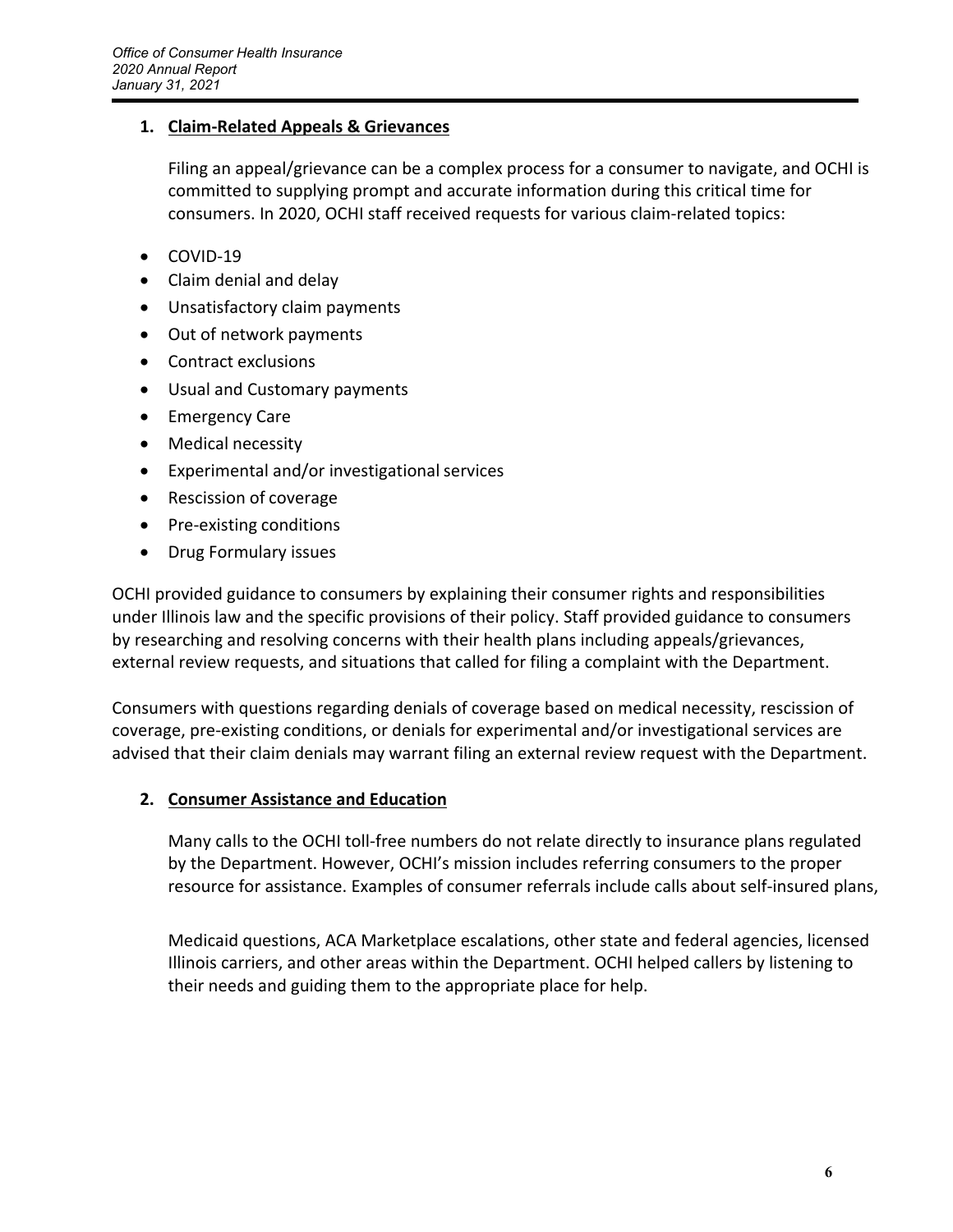#### **3. Insurance Law**

OCHI helped consumers regarding various state and federal insurance laws. As in past years, most of the questions are about federal and state continuation coverage laws. The Department continues to provide specialized training for OCHI staff on Illinois mandates, as well as federal mental health and substance use disorder parity laws.

### **4. General Company Information**

OCHI received questions from consumers seeking general information about issuers. Many of the callers requested address and phone numbers for insurance companies. OCHI also provided callers with the complaint history of specific carriers and rating information accessed at A.M. Best Rating Services which rates companies based on their financial status and ability to pay claims.

### **5. Uninsured Ombudsman Program and Shopping for Coverage**

OCHI spoke to consumers about resources available through the Uninsured Ombudsman Program and shopping for insurance coverage. OCHI used available agency resources to help uninsured callers and direct them to medical clinics, pharmaceutical companies, and other entities that provide medical care for a discounted rate. For those looking for other types of coverage, OCHI provided complaint history information and answered questions about available options. More information about the activities of the Uninsured Ombudsman Program is included in Section 5 of this report.

### **6. Other topics explored by callers to OCHI during 2020 included:**

- COVID-19 testing, treatment and related care
- **•** Effects of enacted legislation
- Short Term Limited Duration plans questions and concerns about benefits and consumer rights under these policies
- Marketing issues questions and concerns about how carriers, producers and the ACA Marketplace marketed coverage
- Confirming status of complaints made against carriers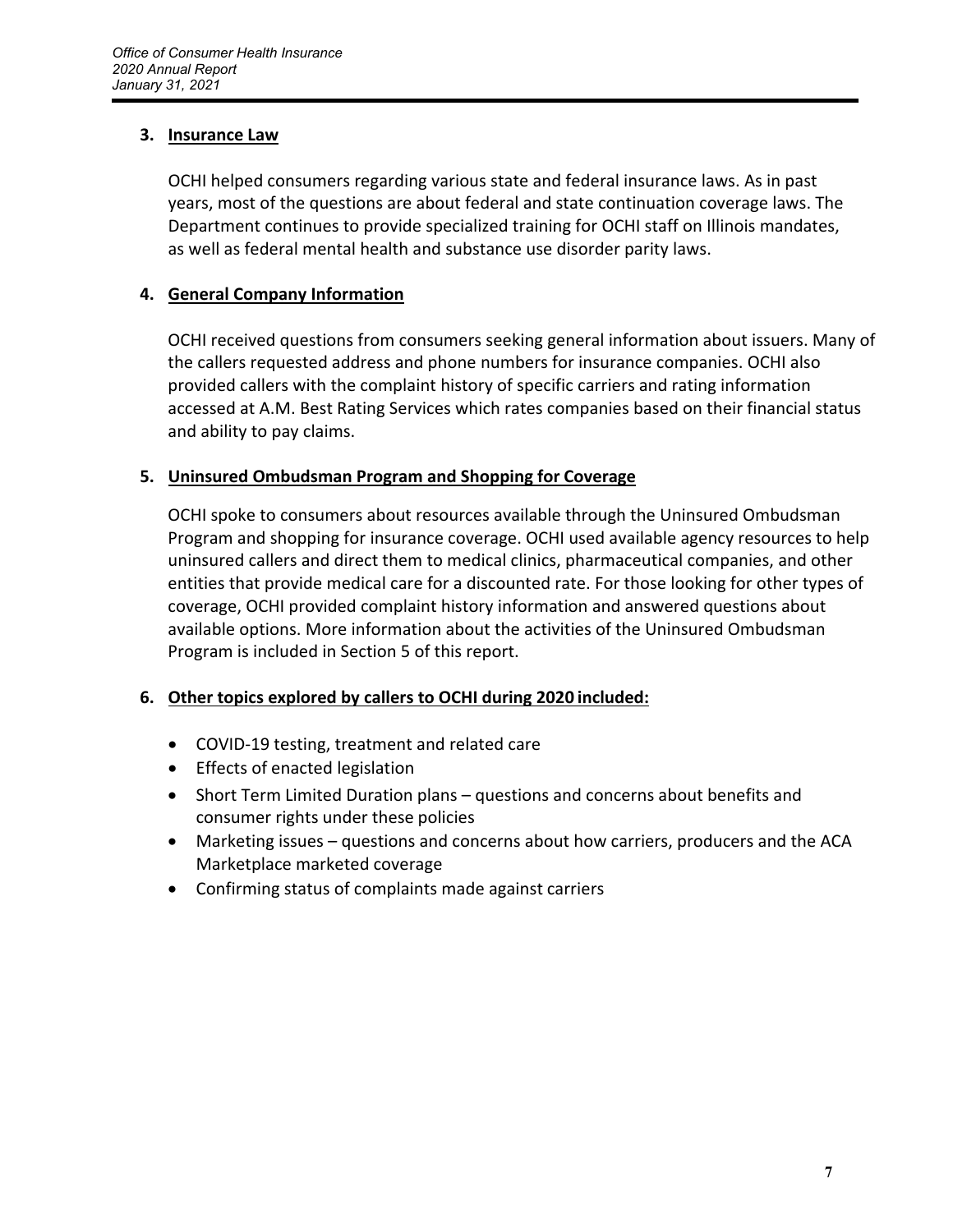## **Section 2 ‐ Helping Consumers Navigate Appeals, Complaints and External Reviews**

### **Internal Appeals**

Under Illinois law, two classifications of health claim denials exist: adverse determinations and administrative determinations. First, an adverse determination relates to claims that involve medical judgment for which a carrier has found a service, supply, drug, or procedure not medically necessary and not covered by the plan. Adverse determinations include claims, services, supplies, drugs, or procedures denied as being experimental/investigational. Second, administrative determinations include all other types of denials, delays, unsatisfactory payments, referral issues, and contract disputes.

Health carriers must have appeal procedures in place for both adverse and administrative determinations. Consumers, or their authorized representatives, may file an internal appeal with the carrier for reconsideration. Depending on the type of appeal (pre‐service, concurrent service or post-service), the time frames for resolving the appeal vary. Additionally, if the medical condition of the patient is urgent, the time frames are expedited.

For both administrative and adverse determinations, a consumer may file a complaint with the Department at any time. OCHI staff provides access to the Department's complaint form and explains both the complaint and the internal appeal process to the consumer.

### **External Reviews**

External Review is an additional type of relief available for adverse determinations after the consumer exhausts his/her internal appeal rights with the carrier. For urgent situations, the consumer may file an expedited internal appeal and/or an expedited external review request. OCHI analysts speak with callers about the patient's medical situation and counsel callers about the various appeal options available to them. OCHI analysts work closely with the Complaints unit to monitor cases where external review rights apply, and guide consumers through the internal appeal process and to the external review process without delay.

In addition to medical necessity and investigation/experimental adverse determinations, a consumer may request external review when carriers deny claims due to pre‐existing conditions limitations and when a policy has been rescinded.

OCHI assisted consumers faced with adverse determinations through internal appeal procedures (mandated by the Managed Care Reform and Patient Rights Act 215 ILCS 134/45) and the external independent review process (mandated by the Health Care External Review Act 215 ILCS 180/et. Al). Under the External Review Act, the Department receives requests for external review; and, after the carrier and the Department confirm eligibility, the Department randomly assigns a registered Independent Review Organization (IRO) to review the request.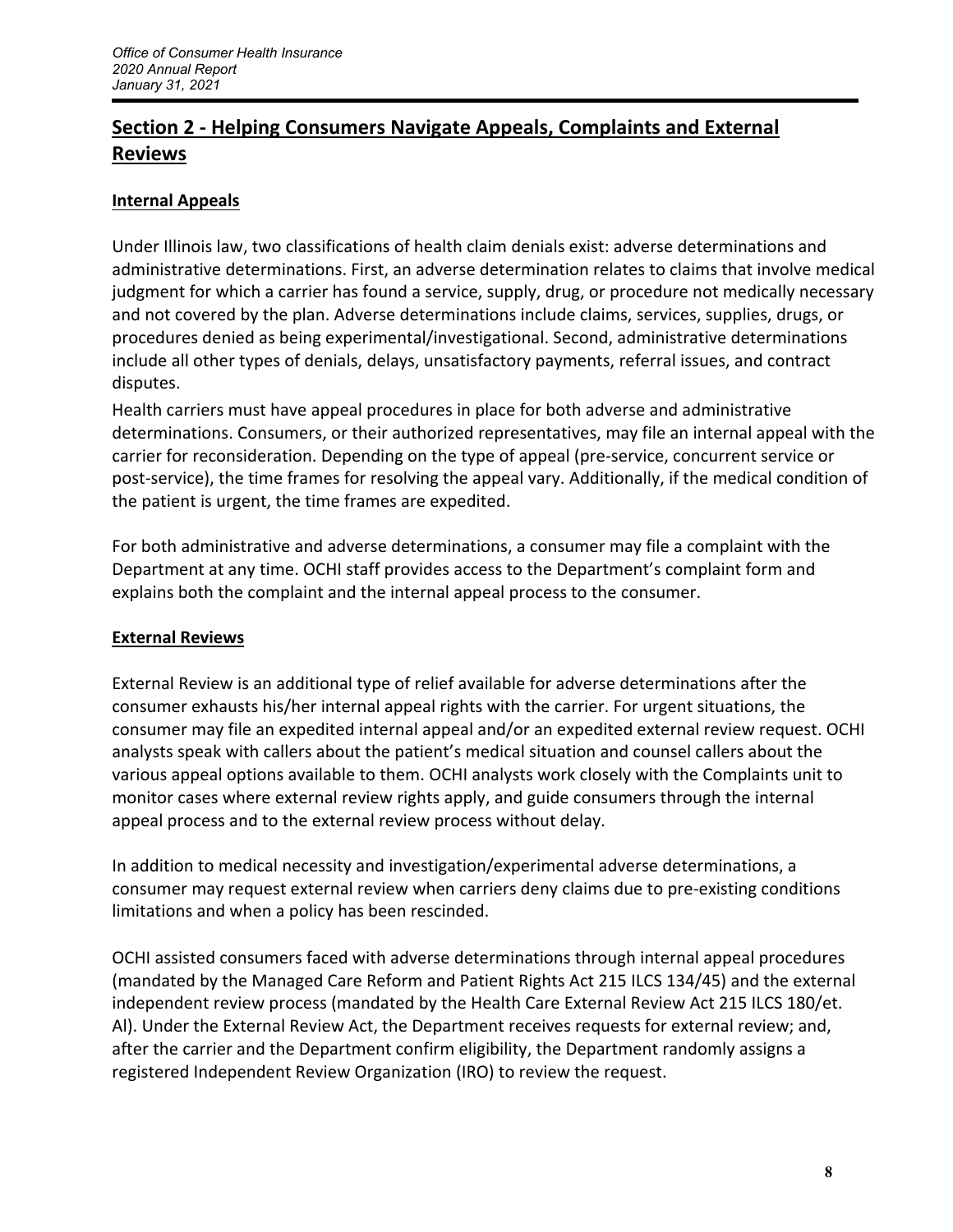In 2020, OCHI staff spoke to consumers, health care providers, authorized representatives, insurance carriers, and IROs regarding external reviews. OCHI staff explained the information needed for the request, the relevant time periods, and the patient's health care provider's role in the process. OCHI staff also directed individuals to the online external review form.

Illinois consumers submitted 2,723 external review requests in 2020. Many of these (1,809) were not eligible for external review for a variety of reasons – consumer failure to exhaust internal appeal rights prior to the external review request and submitting requests ineligible for external review pursuant to statutory requirements are the two most common reasons for ineligibility. The 914 external reviews that were eligible under Illinois law in 2020, resulted in the following determinations:

- $\triangleright$  415 adverse determinations were overturned in favor of the consumer
- $\triangleright$  482 adverse determinations upheld the carriers' original adverse determinations
- $\geq 17$  adverse determinations were partially overturned in favor of the consumer

These results provided a positive outcome for many Illinois health insurance consumers who would have otherwise been denied services or payment.



*\*margin of error due to multiple services on same external review*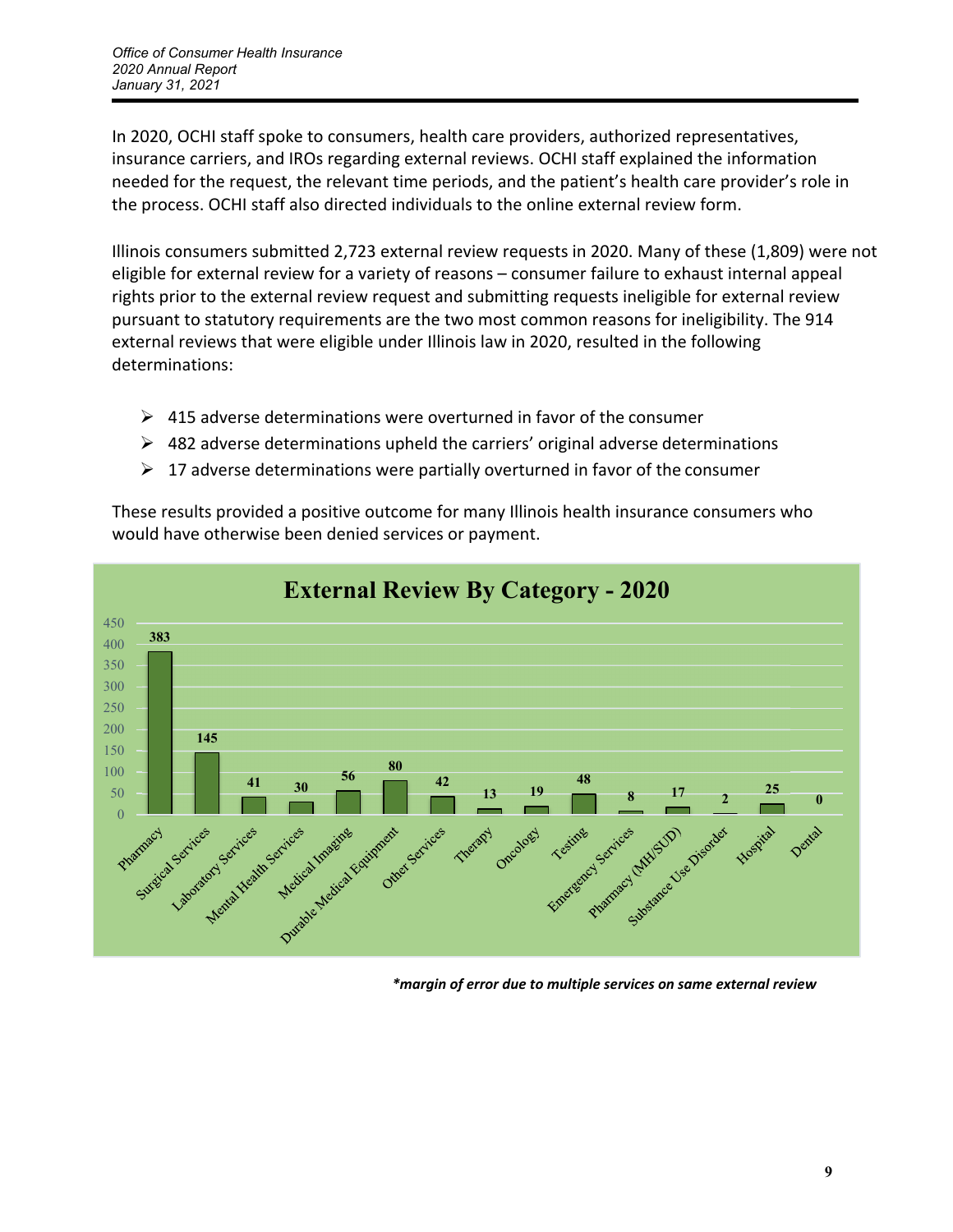

### **Section 3 ‐ Services Provided By OCHI**

OCHI staff also responded to consumer concerns and inquires received in writing to ensure consumers received the guidance and help necessary to navigate the increasingly complex realm of health insurance. OCHI provided a brief evaluation of all incoming complaints and inquiries to effectively address requests of an urgent nature and promptly provide information to consumers to resolve their issue.

### **1. Written Inquiries**

OCHI staff continued to assist in reviewing and responding to written inquiries from consumers. Written inquiries consist of correspondence that does not constitute a complaint based on one or more of the following reasons: (i) a letter from a consumer addressed to an insurer with a copy to the Department; (ii) a letter of complaint that does not contain enough information for the Department to begin a formal investigation; (iii) a general question about insurance or insurance law; or (iv) a letter requesting assistance on a matter that is not within the jurisdiction of the Department.

### **2. Emails**

OCHI staff members respond to inquiries sent to the Department's general email address (DOI.InfoDesk@illinois.gov) available on the Department's website for the public. In 2020, OCHI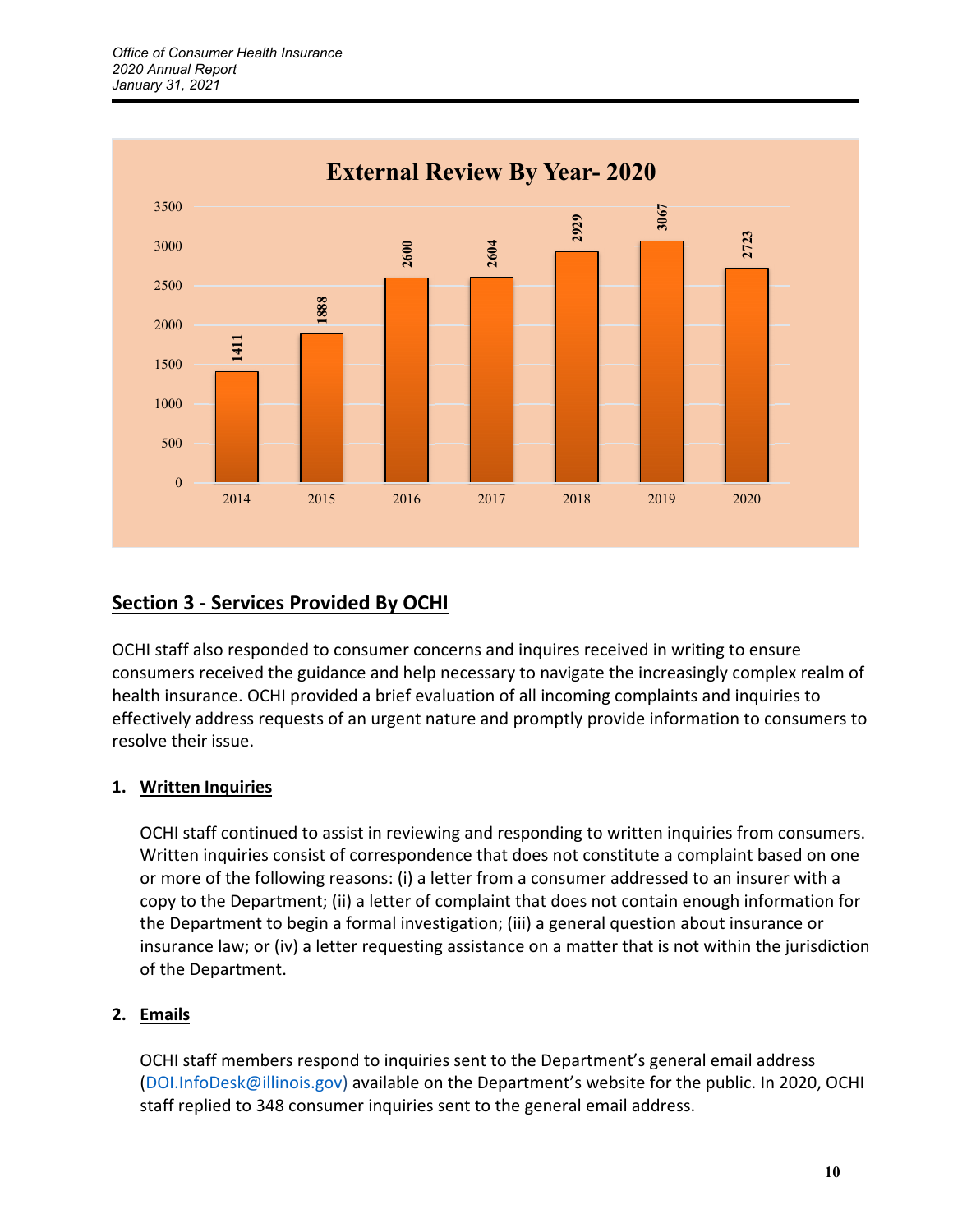### **Section 4 ‐ Expanding Public Awareness of OCHI**

During 2020, OCHI used various methods to expand public knowledge about the services it provides to Illinois consumers.

#### **1. Brochures**

In 2020, OCHI distributed the following brochures to provide information to Illinois consumers, providers, other agencies, and agents/brokers:

- a. **We Are Here for You** Reflects the Department's mission and provides important health insurance telephone numbers and websites for state resources.
- b. **Uninsured Ombudsman Brochure** Provides information for uninsured Illinoisans including websites and telephone numbers for state and federal agencies, programs that provide services to help consumers find qualified health plans, discounts on out‐of‐ pocket costs, low cost or free health coverage through Medicaid, and information on finding Navigators or Assisters and licensed agents who are reliable and available to explain and help explore options for purchasing health care coverage through the ACA Marketplace.

### **2. IDOI Website**

FAQ's, which explain complex insurance issues important to consumers, are available on the Department website to provide response to questions received from Illinois consumers. For callers who are unable to access this information via the website, OCHI staff mails the requested material. The Department continuously updates the consumer FAQ's as part of our ongoing mission to provide consumer outreach and education to Illinois consumers. Additionally, the Department created a webpage dedicated to resources related to COVID‐19 and loss of employer‐based insurance to provide valuable information to Illinois consumers.

#### **3. Rapid Response Meetings for Dislocated Workers**

An OCHI staff representative took part in 8 Rapid Response meetings providing in‐person assistance for more than 1,194 dislocated workers in 2020. The Illinois Department of Commerce and Economic Opportunity (DCEO) schedules these meetings when an employer reports anticipated lay‐offs or business closures.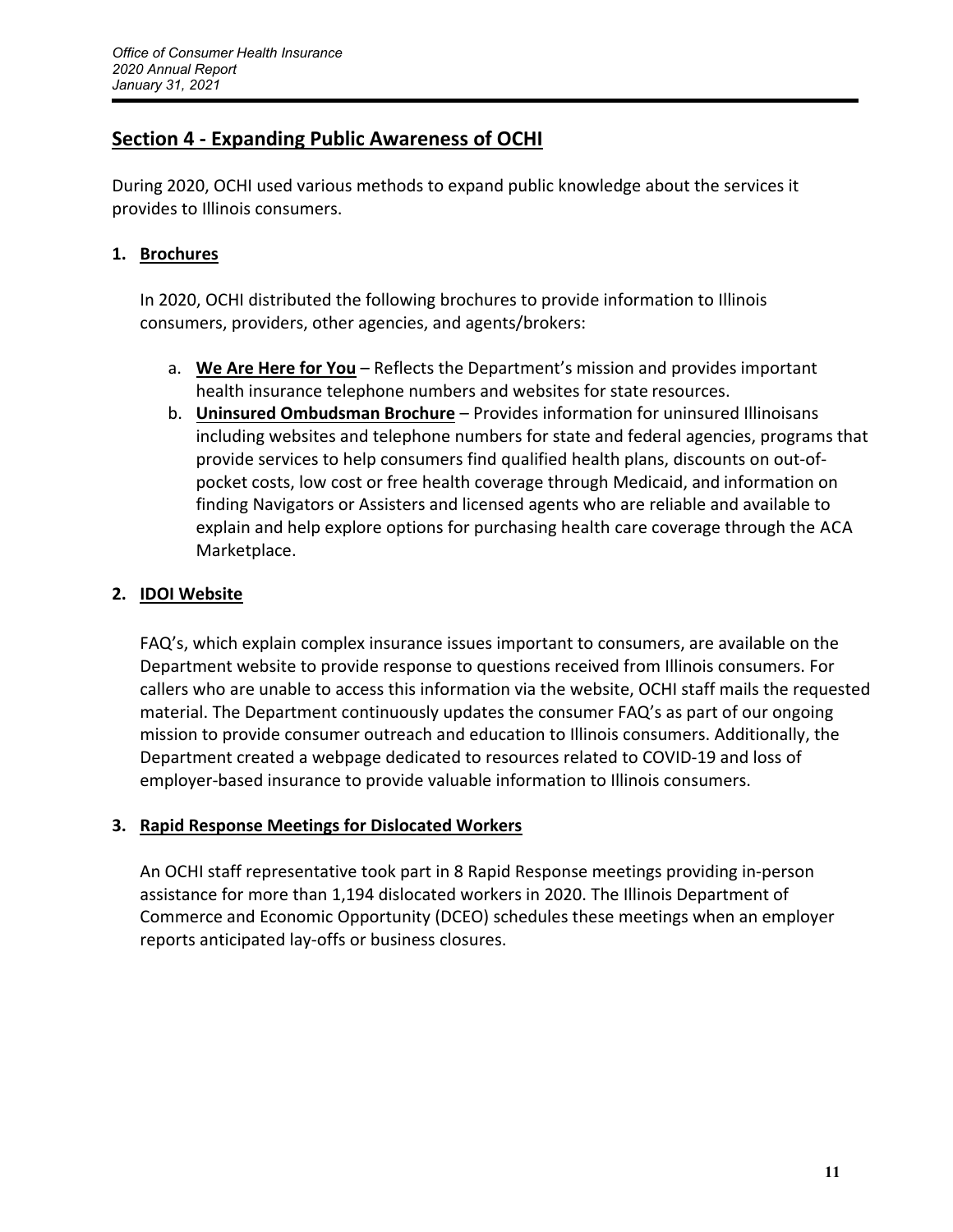### **Section 5 – Uninsured Ombudsman Program**

OCHI established the Uninsured Ombudsman Program (Ombudsman) in 2002 to educate uninsured and underinsured Illinois residents about health insurance options and benefits, including rights guaranteed by state and federal law. The Ombudsman also informs uninsured and underinsured consumers about available resources for low‐cost or subsidized medical services. As in previous years, callers include uninsured persons, advocates, organizations that aid the uninsured, other state agencies, legislators, insurance agents, and families. Since the start of the program, Ombudsman staff has continued to work with various state and local agencies to locate resources that provide medical services to the uninsured and underinsured populations.

In 2020, OCHI staff continued to receive calls from consumers regarding the entire spectrum of health coverage issues, often concerning specific diseases or conditions and the related financial burdens faced by those who are uninsured or underinsured. To provide answers to consumer questions, the Department trains OCHI staff on the relevant sections of the Illinois Insurance Code and the Illinois Administrative Code. General familiarity with certain federal laws and regulations (e.g., ERISA (Employee Retirement Income Security Act) and COBRA) is also required. Given the unique coverage questions and challenges faced by consumers, particularly relating to disease‐ specific mandates, OCHI staff uses additional resources, including the website, as well as information from other state and local agencies, including public health departments, to provide clear and helpful answers. In many cases, OCHI directs uninsured and underinsured consumers to providers of low cost or subsidized medicalservices.

### **2020 Rapid Response Workshops for Dislocated Workers**

Ombudsman staff actively participated on the Illinois Department of Commerce & Economic Opportunity Rapid Response Team for Dislocated Workers. At Rapid Response meetings, team members from various agencies answered questions and provided the most current information about local resources and services for dislocated workers. The Ombudsman staff provided critical information about continuation rights available through the former employer's group health insurance; and information regarding special enrollment rights which allow dislocated workers to enroll in a spouse's employer group health plan or through the federal ACA Marketplace. Ombudsman staff connected in person with Illinois dislocated workers by attending the following workshops and outreach events in 2020:

Rapid Response Workshops

- 1/21/20: Amsted Rail Granite City 90 employees
- 2/18/20: Dormakaba Steelville 56 employees
- 2/19/20: WestRock Edwardsville 68 employees
- 2/21/20: Bakers Square Springfield 50 employees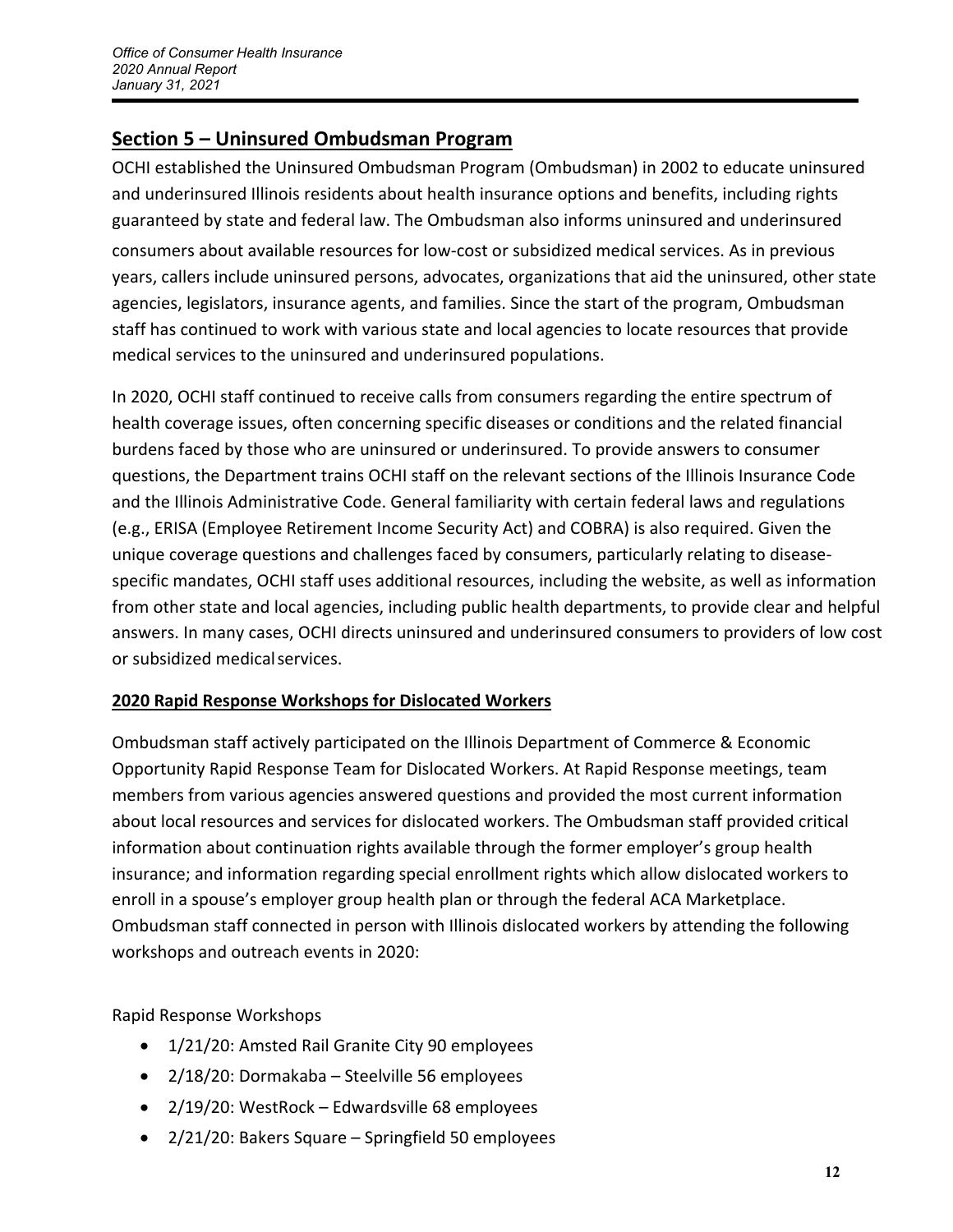- 2/26/20: LSC Communication 726 employees
- 3/10/20: Gordmans Springfield 29 employees
- 3/13/20: Gordmans Peoria 25 employees
- 3/20/20: LSC Communication Mattoon 150 employees

Due to the ongoing COVID‐19 pandemic and IDPH guidelines for large gatherings, Ombudsman staff were not requested for participation after March 2020.

### **Section 6 – Trends, recommendations, and solutions**

OCHI continued to focus on its mission of providing assistance and information to all health insurance consumers within the State and the mission of the Department of Insurance: **"***To protect consumers by providing assistance and information, by efficiently regulating the insurance industry's market behavior and financial solvency, and by fostering a competitive insurance marketplace."* The cost of coverage and low health insurance literacy continued to remain a significant barrier to enrollment for many consumers. It is critical that the OCHI team continues educating consumers about the benefits of obtaining health insurance coverage and providing valuable information to help consumers better evaluate their coverage options.

For many consumers, health insurance is a complicated subject, and many are challenged with understanding how to resolve issues and how the regulatory process for insurance works. The OCHI staff has several resources to help consumers understand their health insurance, and our primary goal is to be a trusted source of insurance information for Illinois consumers.

OCHI staff is continuously working to improve the consumer assistance they provide based on the changing landscape of the health insurance market. OCHI has the invaluable opportunity of providing recommendations for improvement in regulation and consumer assistance based on frequent interactions with consumers.

### 1. Consumer Education and Outreach for Department of Insurance Jurisdiction

OCHI receives thousands of calls each year that are outside of the jurisdiction of Department of Insurance. OCHI analysts work with the consumer to educate them on the resources available to them and the appropriate agency with the authority to assist and resolve their issue. The primary source of consumer confusion is the respective roles of HFS/Medicaid, the ACA Marketplace, and the Department of Insurance.

### *Remedy*

Work closely with other state agencies to better help Illinois consumers by creating a more streamlined approach for sending information that is out of our jurisdiction to the appropriate regulatory agency. An ongoing, cooperative educational campaign for consumers would increase awareness of OCHI and differentiate the role of Medicaid within the State of Illinois.